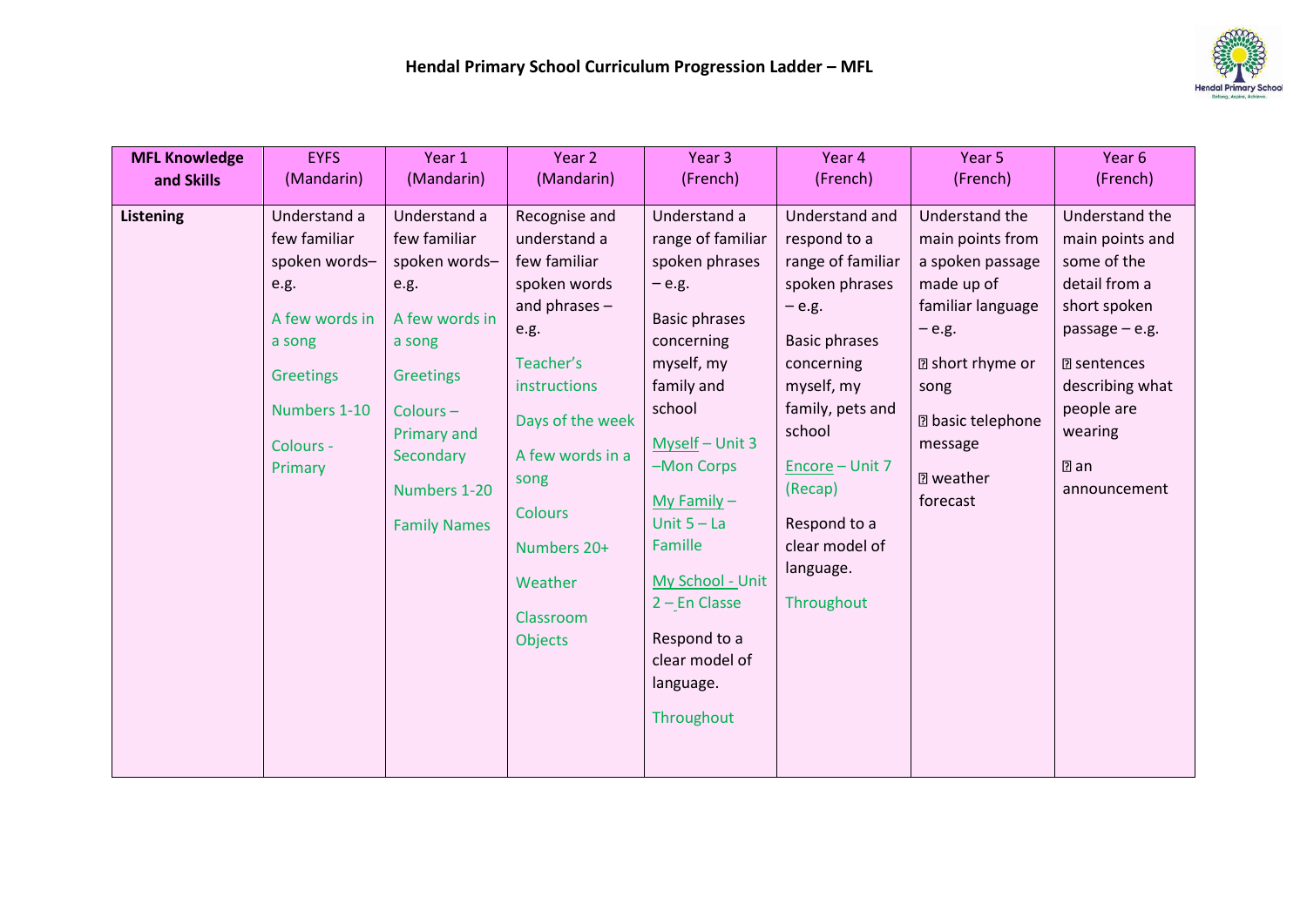

| <b>History Knowledge</b><br>and Skills | <b>EYFS</b><br>(Mandarin)                                          | Year 1<br>(Mandarin)                                                                                             | Year 2<br>(Mandarin)                                                                                                                  | Year <sub>3</sub><br>(French)                                                                                                                                                                                                                                                                                                                       | Year 4<br>(French)                                                                                                                                                                                                                                                                                           | Year 5<br>(French)                                                                                                                                                                                                                                                                                                                                                  | Year 6<br>(French)                                                                                                                                                                                                                                                                                                              |
|----------------------------------------|--------------------------------------------------------------------|------------------------------------------------------------------------------------------------------------------|---------------------------------------------------------------------------------------------------------------------------------------|-----------------------------------------------------------------------------------------------------------------------------------------------------------------------------------------------------------------------------------------------------------------------------------------------------------------------------------------------------|--------------------------------------------------------------------------------------------------------------------------------------------------------------------------------------------------------------------------------------------------------------------------------------------------------------|---------------------------------------------------------------------------------------------------------------------------------------------------------------------------------------------------------------------------------------------------------------------------------------------------------------------------------------------------------------------|---------------------------------------------------------------------------------------------------------------------------------------------------------------------------------------------------------------------------------------------------------------------------------------------------------------------------------|
| <b>Speaking</b>                        | Say and/or<br>repeat a few<br>words and<br>short simple<br>phrases | Understand a<br>few familiar<br>spoken words-<br>e.g.<br>a few words in<br>a song<br>Greetings<br><b>Numbers</b> | Say and/or<br>repeat a few<br>words and short<br>simple phrases -<br>e.g<br>Imitate correct<br>pronunciation<br>with some<br>success. | Answer simple<br>questions and<br>give basic<br>information $-$<br>e.g<br>Unit 5 - Family $-$<br>La Famille<br>Pets - Unit $4 -$<br>Les Animaux<br>Hobbies - Unit<br>$8 = Q$ uelle<br>heure est il?<br><b>Brothers and</b><br>Sisters - Unit 5-<br>Ma Famille<br>Know how to<br>pronounce all<br>single letter<br>sounds.<br>Unit $5 -$<br>Alphabet | Ask and answer<br>simple<br>questions and<br>give basic<br>information $-$<br>e.g.<br>About where<br>you live Unit 7 -<br>encore<br>Unit $10 - Qu$ vas<br>tu?<br>About the<br>weather<br>Unit $10 - Year 4$<br>Talk about<br>personal<br>interests, likes<br>and dislikes.<br>Unit 8 - Quelle<br>here et il? | Ask and answer<br>simple questions<br>varying<br>vocabulary-e.g.<br><b>2 taking part in an</b><br>interview/survey<br>about<br>pets/favourite<br>food<br><b>2 talking to a</b><br>friend about<br>hobbies<br>Talk about<br>personal<br>interests, and<br>express an<br>opinion.<br>Take part in a<br>simple<br>conversation<br>selecting<br>appropriate<br>phrases. | Express an<br>opinion<br>confidently.<br>Begin to<br>understand how<br>accents change<br>letter sounds.<br>Pronunciation is<br>accurate and<br>intonation is<br>being developed.<br>Initiate a simple<br>conversation on a<br>given topic.<br>Confidently use<br>appropriate<br>vocabulary and<br>phrases in a<br>conversation. |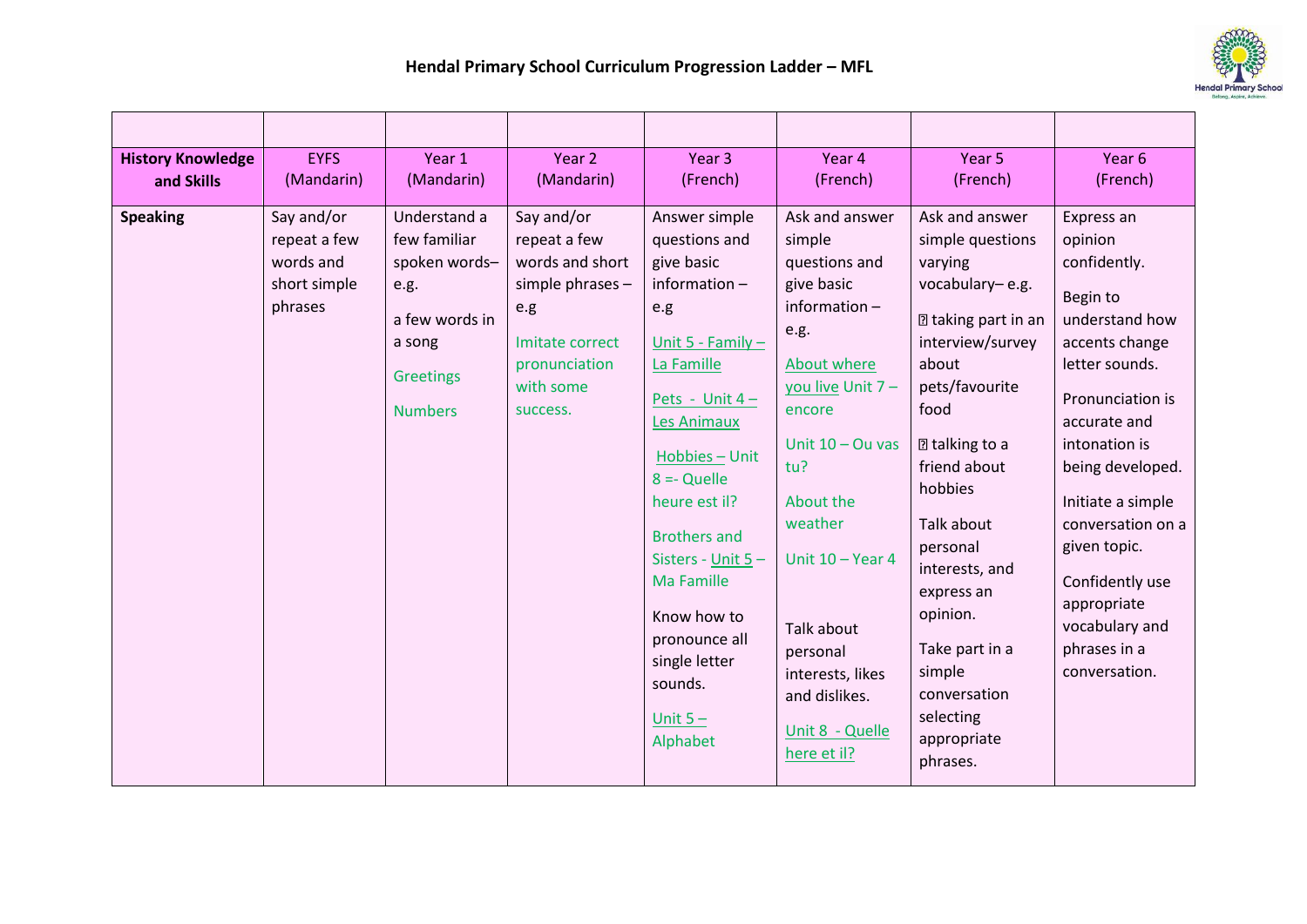

|  |  | Show an         | Unit $11 - On$    | Know how to      |  |
|--|--|-----------------|-------------------|------------------|--|
|  |  | awareness of    | mange             | pronounce a      |  |
|  |  | sound patterns. | Take part in a    | range of letter  |  |
|  |  |                 |                   | strings.         |  |
|  |  | Unit $5 -$      | simple            |                  |  |
|  |  | Alphabet        | conversation      | Be clearly       |  |
|  |  | Be clearly      | using modelled    | understood and   |  |
|  |  | understood.     | phrases.          | use increasingly |  |
|  |  |                 | Throughout        | accurate         |  |
|  |  | Throughout      |                   | pronunciation    |  |
|  |  |                 | Can substitute    |                  |  |
|  |  |                 | items of          |                  |  |
|  |  |                 | vocabulary to     |                  |  |
|  |  |                 | vary questions    |                  |  |
|  |  |                 | or statements     |                  |  |
|  |  |                 | all single letter |                  |  |
|  |  |                 | sounds and        |                  |  |
|  |  |                 | some letter       |                  |  |
|  |  |                 | strings.          |                  |  |
|  |  |                 | Throughout        |                  |  |
|  |  |                 | Show an           |                  |  |
|  |  |                 | awareness of      |                  |  |
|  |  |                 | sound patterns.   |                  |  |
|  |  |                 |                   |                  |  |
|  |  |                 | Throughout        |                  |  |
|  |  |                 | Be clearly        |                  |  |
|  |  |                 | understood.       |                  |  |
|  |  |                 |                   |                  |  |
|  |  |                 | Throughout        |                  |  |
|  |  |                 |                   |                  |  |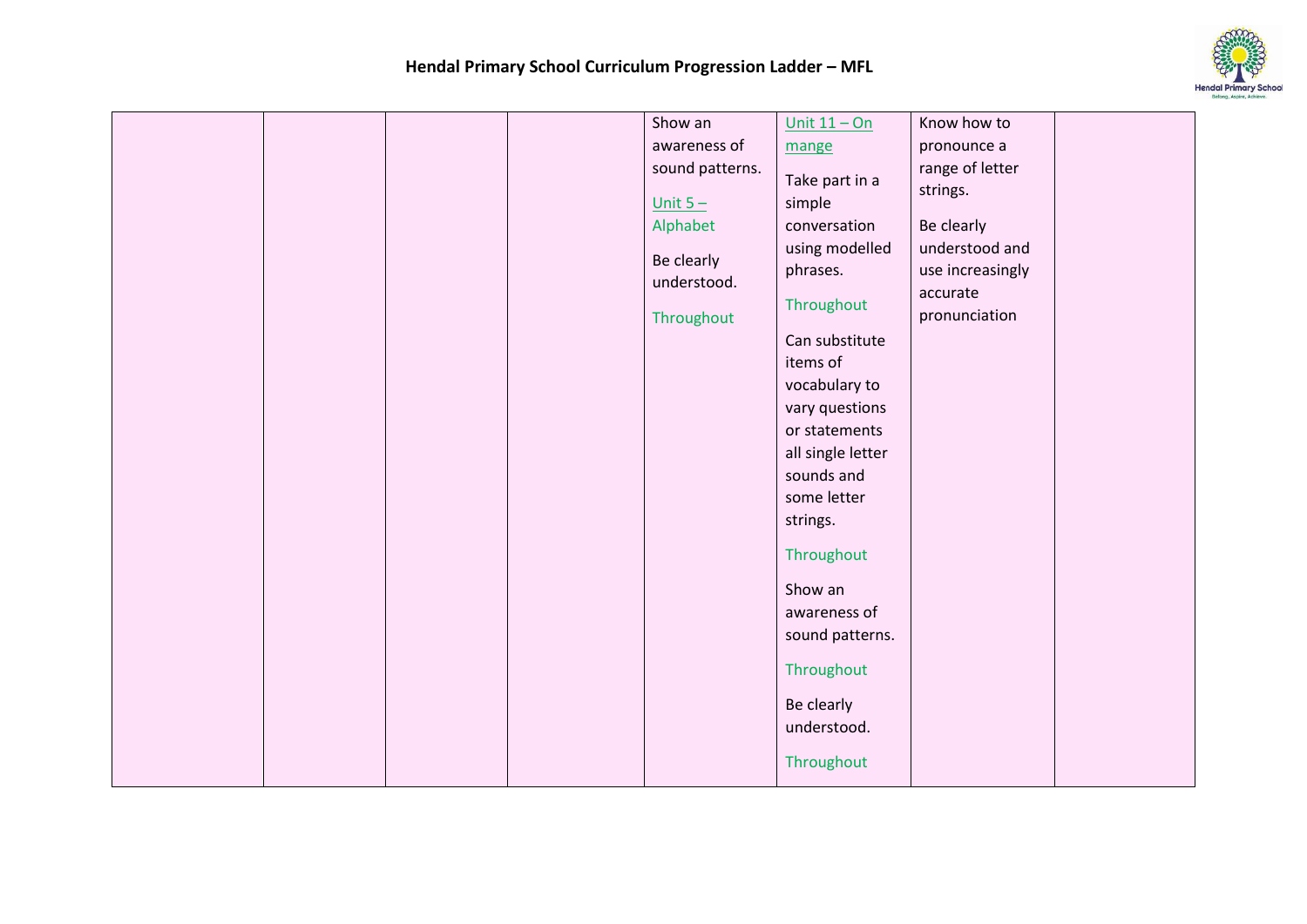

|                | <b>EYFS</b><br>(Mandarin)                                                             | Year 1<br>(Mandarin)                                                                                                                           | Year 2<br>(Mandarin)                                   | Year 3<br>(French)                                                                                                     | Year 4<br>(French)                                                                                                                                                                             | Year 5<br>(French)                                                                                                                                                                                                                                                                                       | Year 6<br>(French)                                                                                                                                                                        |
|----------------|---------------------------------------------------------------------------------------|------------------------------------------------------------------------------------------------------------------------------------------------|--------------------------------------------------------|------------------------------------------------------------------------------------------------------------------------|------------------------------------------------------------------------------------------------------------------------------------------------------------------------------------------------|----------------------------------------------------------------------------------------------------------------------------------------------------------------------------------------------------------------------------------------------------------------------------------------------------------|-------------------------------------------------------------------------------------------------------------------------------------------------------------------------------------------|
| <b>Reading</b> | Share stories<br>and Non<br>fiction books<br>to develop<br>cultural<br>understanding. | Share stories<br>and Non<br>fiction books<br>to develop<br>cultural<br>understanding.<br>Recognise that<br>Chinese<br>symbols hold<br>meaning. | Recognises and<br>reads out a few<br>familiar symbols. | Understands<br>some familiar<br>written phrases<br>$-e.g.$<br><b>Basic</b><br>descriptions of<br>objects<br>Throughout | Understands<br>some familiar<br>written phrases<br>$-$ e.g.<br>Simple weather<br>$phrases -$<br>Year $4$ – Unit 10<br>- Ou Vas Tu?<br><b>Basic</b><br>descriptions of<br>objects<br>Throughout | Understands the<br>main point(s)<br>from a short<br>written text $-$ e.g.<br><b>2</b> simple<br>messages on a<br>postcard/in an<br>email<br>?<br>Match sound to<br>print by reading<br>aloud familiar<br>words and<br>phrases.<br>Use a book or<br>glossary to find<br>out the meanings<br>of new words. | Understands the<br>main points and<br>some of the<br>detail from a<br>short written<br>text.<br>Begin to read<br>independently.<br>Use a bilingual<br>dictionary to look<br>up new words. |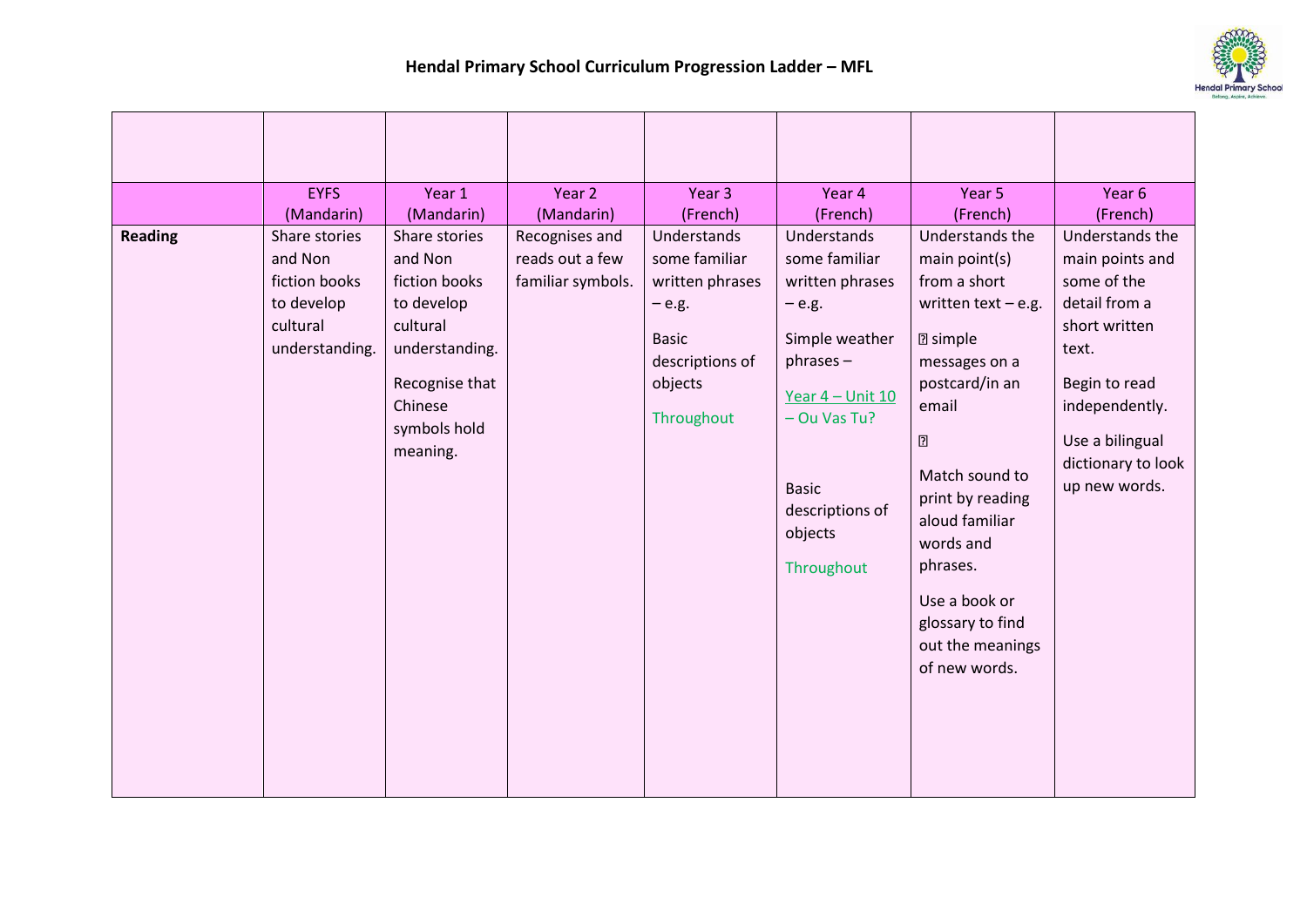

| <b>History Knowledge</b> | <b>EYFS</b>                                    | Year 1                                                | Year 2                                             | Year 3                                                                                                                                                                                                                                                                                                                                                                                                                         | Year 4                                                                                                                                                                                                                                                                                                | Year 5                                                                                                                                                                                                                                        | Year 6                                                                                                                                                                                                                     |
|--------------------------|------------------------------------------------|-------------------------------------------------------|----------------------------------------------------|--------------------------------------------------------------------------------------------------------------------------------------------------------------------------------------------------------------------------------------------------------------------------------------------------------------------------------------------------------------------------------------------------------------------------------|-------------------------------------------------------------------------------------------------------------------------------------------------------------------------------------------------------------------------------------------------------------------------------------------------------|-----------------------------------------------------------------------------------------------------------------------------------------------------------------------------------------------------------------------------------------------|----------------------------------------------------------------------------------------------------------------------------------------------------------------------------------------------------------------------------|
| and Skills               | (Mandarin)                                     | (Mandarin)                                            | (Mandarin)                                         | (French)                                                                                                                                                                                                                                                                                                                                                                                                                       | (French)                                                                                                                                                                                                                                                                                              | (French)                                                                                                                                                                                                                                      | (French)                                                                                                                                                                                                                   |
| <b>Writing</b>           | Practise mark<br>making<br>Chinese<br>symbols. | <b>Write Chinese</b><br>symbols for<br>their initial. | <b>Write Chinese</b><br>symbols for their<br>name. | Write or copy<br>simple<br>sentences<br>correctly $-$ e.g.<br>Personal<br>information<br>such as $Age -$<br>Unit $6 - Bon$<br>Anniversaire<br>$Family - Unit 5 -$<br>La Famille<br>Numbers-<br>covered to 31<br>Colours - Unit 2<br>- En Classe<br>Objects $-$<br>Throughout<br>Select<br>appropriate<br>words to<br>complete short<br>phrases or<br>sentences.<br>Throughout<br>Begin to spell<br>some commonly<br>used words | Write two or<br>more short<br>sentences with<br>support e.g.<br><b>Presentation on</b><br>$self-Unit 7-$<br><b>Encore</b><br>Opinions on<br>Sports $-$ Unit 8 $-$<br>Quelle here et<br>il?<br>Food $-$ Unit $11-$<br><b>On Mange</b><br>Spell some<br>commonly used<br>words correctly.<br>Throughout | Write short<br>sentences using<br>vocabulary<br>already learnt -<br>e.g.<br><b>7</b> presentation on<br>self<br><b>2</b> discuss location<br>Spell commonly<br>used words<br>correctly.<br>Spell words that<br>are readily<br>understandable. | Write a short text<br>on a familiar<br>topic, adapting<br>language already<br>learnt.<br>Spell commonly<br>used words<br>correctly.<br>Spell words that<br>are readily<br>understandable<br>and phonetically<br>plausible. |
|                          |                                                |                                                       |                                                    | correctly.                                                                                                                                                                                                                                                                                                                                                                                                                     |                                                                                                                                                                                                                                                                                                       |                                                                                                                                                                                                                                               |                                                                                                                                                                                                                            |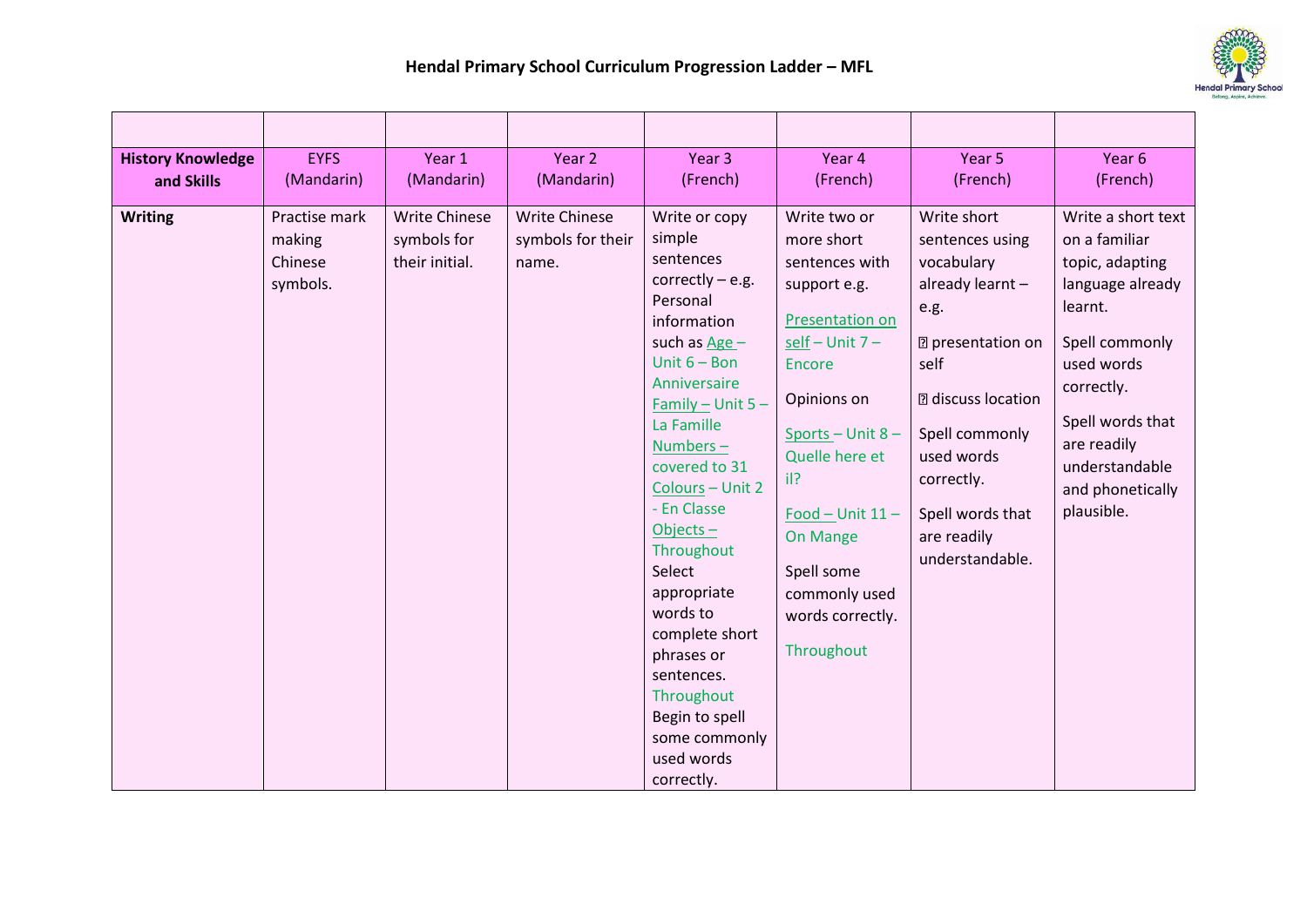

|                      |                               |                                                                                                                                                                                                 |                                                                                                                                                                       | Throughout                                                                                                                                                                                              |                                                                                                                                                                                                           |                                                                                   |                                                                                         |
|----------------------|-------------------------------|-------------------------------------------------------------------------------------------------------------------------------------------------------------------------------------------------|-----------------------------------------------------------------------------------------------------------------------------------------------------------------------|---------------------------------------------------------------------------------------------------------------------------------------------------------------------------------------------------------|-----------------------------------------------------------------------------------------------------------------------------------------------------------------------------------------------------------|-----------------------------------------------------------------------------------|-----------------------------------------------------------------------------------------|
|                      |                               |                                                                                                                                                                                                 |                                                                                                                                                                       |                                                                                                                                                                                                         |                                                                                                                                                                                                           |                                                                                   |                                                                                         |
|                      | <b>EYFS</b>                   | Year 1                                                                                                                                                                                          | Year 2                                                                                                                                                                | Year <sub>3</sub>                                                                                                                                                                                       | Year 4                                                                                                                                                                                                    | Year 5                                                                            | Year <sub>6</sub>                                                                       |
|                      | (Mandarin)                    | (Mandarin)                                                                                                                                                                                      | (Mandarin)                                                                                                                                                            | (French)                                                                                                                                                                                                | (French)                                                                                                                                                                                                  | (French)                                                                          | (French)                                                                                |
| <b>Intercultural</b> | Role play -                   | Role play -                                                                                                                                                                                     | Understand that                                                                                                                                                       | Understand and                                                                                                                                                                                          | Identify                                                                                                                                                                                                  | Respect and                                                                       | Talk about,                                                                             |
| understanding        | Chinese home                  | Chinese home                                                                                                                                                                                    | some people                                                                                                                                                           | respect that                                                                                                                                                                                            | similarities and                                                                                                                                                                                          | understand                                                                        | discuss and                                                                             |
|                      | corner.                       | corner.                                                                                                                                                                                         | speak a different                                                                                                                                                     | there are people                                                                                                                                                                                        | differences in                                                                                                                                                                                            | cultural diversity.                                                               | present                                                                                 |
|                      | Share books<br>and stories.   | Share books<br>and stories.                                                                                                                                                                     | language to my<br>own.                                                                                                                                                | and places in<br>the world<br>around me that                                                                                                                                                            | my culture to<br>that of another.                                                                                                                                                                         | Understand how<br>symbols, objects                                                | information<br>about a particular<br>country's culture.                                 |
|                      | Listen to<br>Chinese music    | Listen to<br>Chinese music                                                                                                                                                                      | Understand and<br>respect that<br>there are people                                                                                                                    | are different to<br>where I live and<br>play.                                                                                                                                                           | Unit $10 - Qu$ vas<br>tu?<br>Unit $12 - Le$                                                                                                                                                               | and pictures can<br>represent a<br>country.                                       | Begin to<br>understand more<br>complex issues                                           |
|                      | and sing songs.               | and sing songs.                                                                                                                                                                                 | and places in the<br>world around                                                                                                                                     |                                                                                                                                                                                                         | Cirque                                                                                                                                                                                                    | Talk about,                                                                       | which affect                                                                            |
|                      | Learn how to<br>Dragon dance. | Learn how to<br>Dragon dance.<br>Understand<br>that some<br>people speak a<br>different<br>language to<br>my own.<br>Understand<br>and respect<br>that there are<br>people and<br>places in the | me that are<br>different to<br>where I live and<br>play. e.g -<br><b>Chinese Zodiac</b><br><b>History of Chop</b><br><b>Sticks</b><br>Lanterns<br><b>Celebrations</b> | Throughout<br>Talk about<br>celebrations in<br>other cultures<br>and know about<br>aspects of daily<br>life in other<br>countries that<br>are different to<br>my own.<br>Unit $6 - Bon$<br>Anniversaire | Talk about<br>celebrations in<br>other cultures<br>and know about<br>aspects of daily<br>life in other<br>countries that<br>are different to<br>my own.<br>Unit $9 -$ Les<br><b>Fetes</b><br>Remember key | discuss and<br>present<br>information<br>about a particular<br>country's culture. | countries in the<br>world today for<br>example poverty,<br>famine, religion<br>and war. |
|                      |                               | world around<br>me that are                                                                                                                                                                     |                                                                                                                                                                       | Identify some<br>facts about                                                                                                                                                                            | facts about a<br>$country -$                                                                                                                                                                              |                                                                                   |                                                                                         |